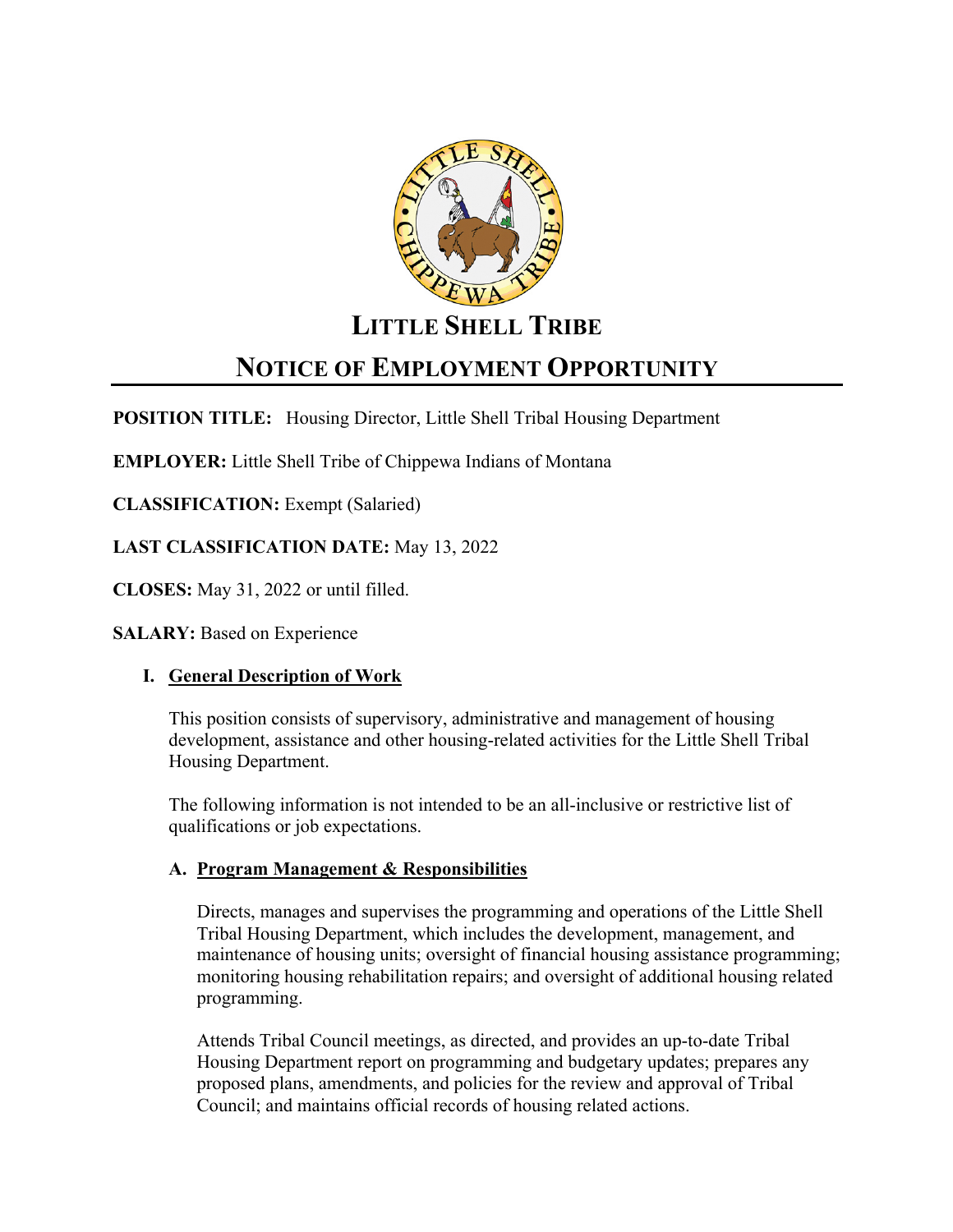Administers all Department activities and develops appropriate operating procedures; supervises staff to ensure the Department follows established policies; monitors tasks and assignments in accordance with all policies and procedures.

Directs all aspects and stages of the development of new housing construction and modernization projects; serves as the contracting officer for all related contracts if so appointed by Tribal Council.

Cooperates with all officials and agencies concerned with the development and management of tribal housing; promotes an understanding of housing programs among all members of the Tribe. Encourages efficient utilization of all resources available to the Department; seeks to meet community needs. Develops and maintains appropriate plans for Department activities to provide an adequate supply of new housing and maintain existing housing to meet the goals as set forth in the Tribe's Indian Housing Plan.

Collaborates with all Little Shell tribal departments and programs on the shared mission and goal of providing services to tribal members. Works to find synergies across tribal programming in order to bring together different department where possible to provide a broader and more effective range of services for tribal members. Effective collaboration drives the success of the Tribe, its programming, and its tribal members.

Engages in national and regional level organizations to better understand and have input into housing and community development issues that affect the Tribe. Ensures Little Shell Tribe's positions on national and regional housing issues are promoted and understood.

#### **B. Fiscal Management & Responsibilities**

Submits requests for funding to Tribal, State, Federal, and other entities as directed.

Maintains and reviews all Housing Department operating and programming budgets. Monitors all financial activities with the assistance of the Director of Operations and finance department. Proposes to the Tribal Council on any amendments to budgets for planning revisions or proper balances.

Manages the submission, with the assistance of the Director of Operations and finance department, of all required federal financial reports including SF-425 reports, NAHASDA annual performance reports, and federal audit reports.

Consistent with the Tribe's procurement policy, approves all purchases, changes, invitations to bid and other Department obligations of funds. Participates in the award contracts after reviewing bids.

Explore opportunities to leverage funds to increase budgetary opportunities.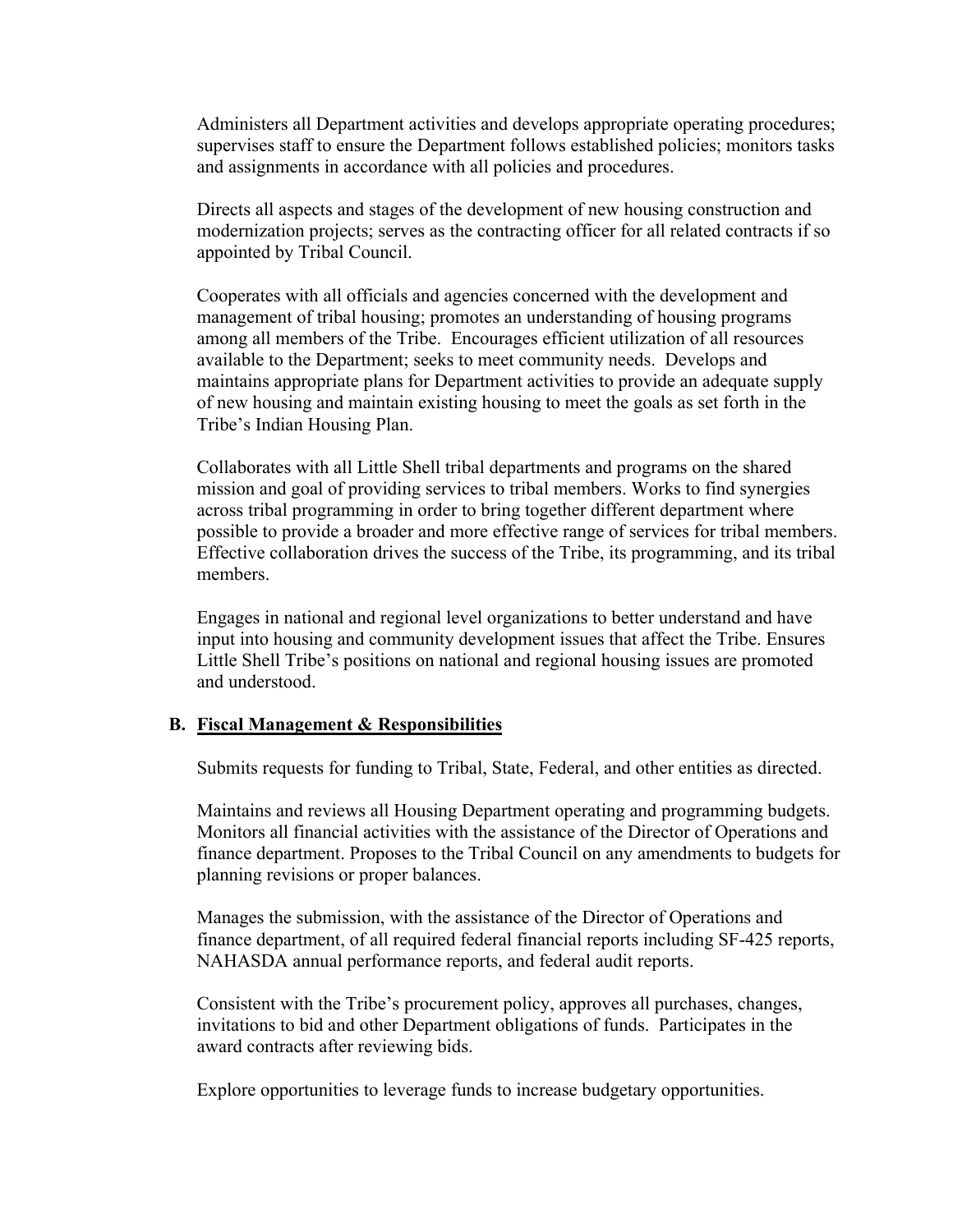#### **II. Supervision Received**

This position reports directly to the Little Shell Tribal Council for approval of the establishment of programming, housing plans, policy development, and other complex decision-making. The Housing Director reports to the Little Shell Director of Operations for daily administrative reporting and tasks. The Housing Director should be able to fully administer the functions and operations of the Tribal Housing Department subject to tribal policies and guidance and direction of Tribal Council. The position makes a variety of independent decisions (routine, non-routine, complex and non-complex) on a daily basis.

### **III. Supervision Exercised**

The position functions as a program supervisor providing full program supervision and performing supervisory duties such as evaluating employee performance consistent with the Tribe's personnel policy, identifying training needs, recommending personnel actions and invoking discipline for an eventual staff of several personnel. The position is also responsible for oversight and supervision of contract personnel as they perform various duties for the Tribal Housing Department such as: housing construction, home repairs, lawn maintenance and other housing related activities as established by approved housing programming and projects.

#### **IV. Working Relationships**

Relationships are typically with Tribal, State and Federal officials, clients, individuals in other agencies and tribal departments and the general public for the purpose of providing information and assistance, resolving conflicts, solving problems, and providing services.

### **V. Working Conditions & Location**

Office and shop environments with exposure to common hazards and normal effort required. Position spends a considerable amount of time in the office managing and overseeing all housing programs. The position will require driving to and from construction work sites. The Housing Director will also have to travel to Tribal, State, Federal regional and national housing meetings and conferences. The position will be located in Great Falls, Montana at the Little Shell Tribal Headquarters.

### **VI. Qualification Requirements**

- **A. Minimum Training and Experience –** Bachelor's degree in public administration, business management or similar field, and three years of relevant experience; or any equivalent combination of training and experience.
- **B. Knowledge –** Considerable knowledge of housing development; understanding of housing construction and contracting; understanding of leveraging funds to build capacity; working knowledge of property management and real estate; working knowledge of applicable federal agency policies and procedures including the Native